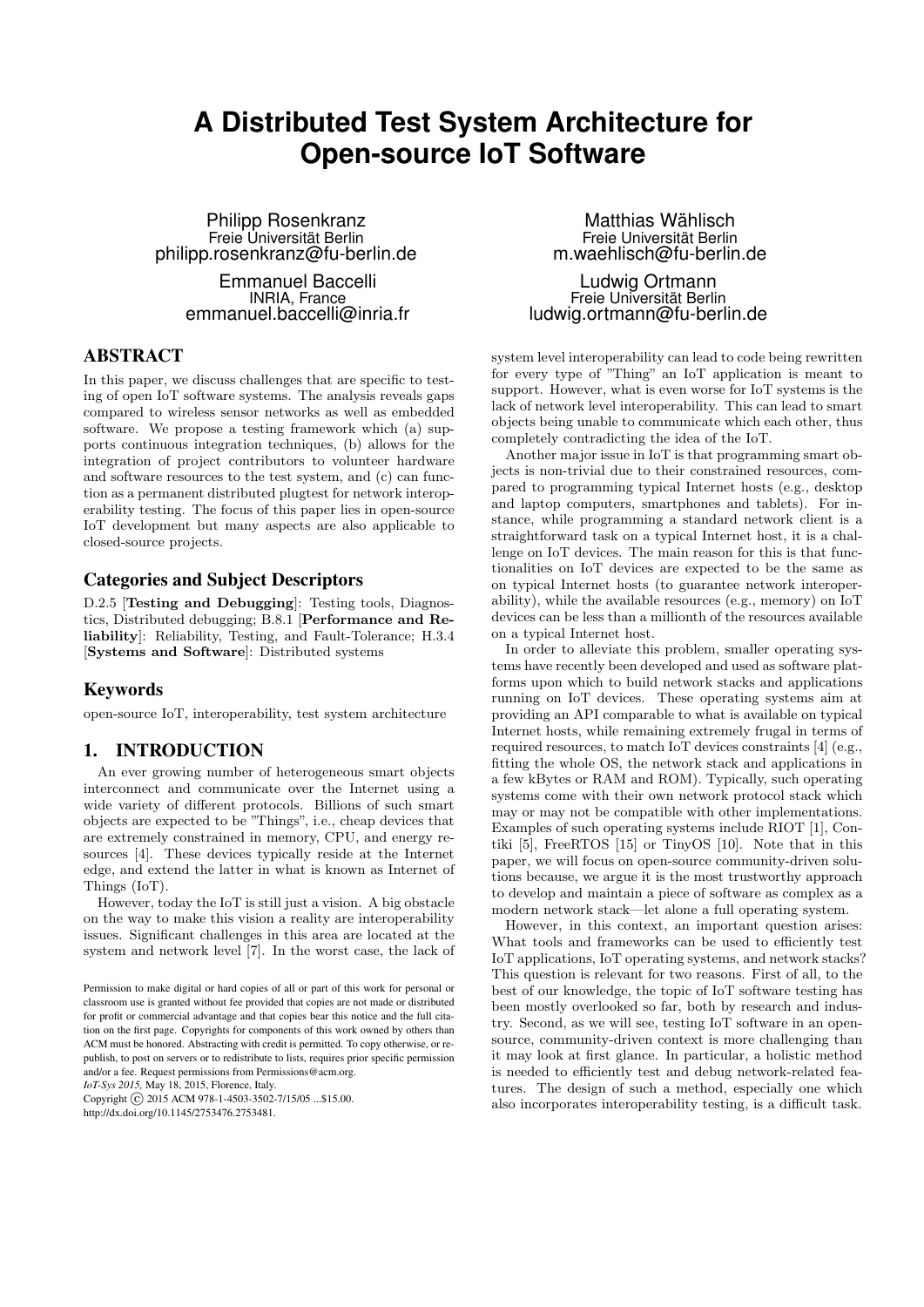In this paper, we (i) identify the unique challenges one faces with open-source IoT software and IoT interoperability testing (see § 2), (ii) review available building blocks, testing tools and frameworks that are most relevant to open-source, community-driven IoT software development (see § 3), and (iii) present a holistic test system architecture which builds upon the concept of hardware and software volunteering in order to address the issues we identified (see § 4). Our approach also leverages interoperability testing (see § 5).

#### 2. CHALLENGES

Testing software components in the IoT differs significantly from testing software running on typical Internet hosts, because IoT devices are resource-constrained [4]. This has two implications. First, a full testing suite usually cannot be deployed on the IoT device. Second, IoT software components are strongly coupled with the hardware. In this section, we discuss these implications in more detail and relate them to two basic approaches for testing IoT systems at a functional level and debugging: virtualization techniques and hardware based tests.

Challenge 1—IoT virtualization: Virtualization typically includes the use of emulators or simulators. In the IoT, the system under test (SUT) is inherently networked. Therefore, both emulators and simulators must provide network capabilities. For testing purposes we only look at simulators which precisely model hardware, and emulators which only implement a specific operating system's APIs, such as the native platforms of Contiki and RIOT. Several network [11] and hardware simulators for different architectures, applicable for IoT, have been developed [6]. However, a simulator needs to model not only each supported architecture, but also each hardware component—network controllers, sensors, and actuators—to be complete. A simulation-based approach to testing IoT systems is therefore often not doable, either because an appropriate simulator does not exist, or because it is not open-source, or not publicly available. Emulators, on the other hand, only model the APIs of a particular operating system. While their extension for new hardware components is relatively easy, they are not available for every operating system, and their accuracy is very limited. Due to the emergent properties of network algorithms, hardware platforms and operating systems, the use of network simulators inherits all the limitations that apply to the virtualization techniques for IoT hardware. Thus, while emulators and simulators are useful for basic testing, they are often insufficient, or not even available, and must be complemented by tests on target platforms and in testbeds.

Challenge 2—IoT testbeds: Hardware-based testing usually involves a testbed. Recent surveys (e.g., the survey conducted by Musznicki and Zwierzykowski [16]) show that several large-scale testbeds have been deployed over the last few years. System tests and functional network tests can thus be performed in a network consisting of real IoT devices available on open testbeds. However, this approach also has drawbacks. Testbeds are usually very expensive to setup and maintain, and often difficult to use, even though the latter two issues have been considerably eased by the emergence of testbed management and control frameworks like OMF [14]. Furthermore, testbed hardware is outdated very soon and typically homogeneous (e.g., tens or hundreds of identical nodes). This contrasts with the IoT in practice, since new hardware is available on a monthly basis and heterogeneity

is the norm. With respect to this volatility, testbeds—which represent a static deployment—are not sufficient.

Challenge 3—Heterogeneity of IoT hardware: Some tests can be conducted in software using device emulators or simulators. However, in order to ensure that the combination of software and hardware works as specified, system tests must be performed on real devices. Hence, every device supported by the SUT must be available for these tests. This conflicts with community-driven projects, in particular in the context of IoT, and the concept of distributed maintenance. The plethora of IoT hardware makes it unlikely that core maintainers centralize or own all the necessary hardware in the long run. This platform availability problem leads to situations in which the overall quality of the SUT can only be determined by some developers who own the hardware. Testing, though, should be conducted by third parties.

Challenge 4—Heterogeneity of IoT toolchains: Usually, each constrained device comes with its own dedicated combination of compiler and debugger software. This software is either proprietary and costly, or free and open-source, and depends on device manufacturer and the microcontroller in use. Software tools are commonly supplemented by hardware debugging interfaces, such as JTAG to allow for access to debugging output. These interfaces can be used to connect the SUT running on an IoT device with a software debugger running on a developer workstation. Additionally, other devices (e.g., logic analyzers) can be employed to check for the correct behavior of low-level software components such as drivers.

The huge number of different configurations of compilers, devices and debugging utilities can be difficult to handle in a centralized fashion. The problem becomes even more complex in the context of open-source development, when hardware-specific tools are not publicly available. A developer, thus, might not be able to compile or test the SUT for every supported platform, as the developer does not have access to the necessary tools.

Challenge 5—Interoperability testing: In order to ensure network level interoperability, it is not enough to simply adhere to protocol specifications as those often contain subtle ambiguities which can result in partly or completely incompatible implementations. In addition to this, developers might choose to optimize a protocol implementation which could have a negative impact on a communication partner using a different implementation. Therefore, it is extremely important for developers to be able to test their code changes against other implementations. However, testing for network level interoperability usually requires all possible software and hardware combinations to be present at one place, which is difficult to manage for companies and, even more so, for open-source projects, especially since the number of possible combinations is typically very high.

Intermediate conclusion: Due to the above issues, an open-source community in the IoT domain will typically have a development processes based on GitHub (or equivalent) and mailing list discussions etc., according to which different people test code when asked per email, on the subset of hardware they have "at home", and report back. This highlights the need for a distributed architecture, which automates this process in a scalable, future-proof manner. A useful test system for the IoT must (i) handle the platform availability problem, (ii) allow for test runs, even in conjunc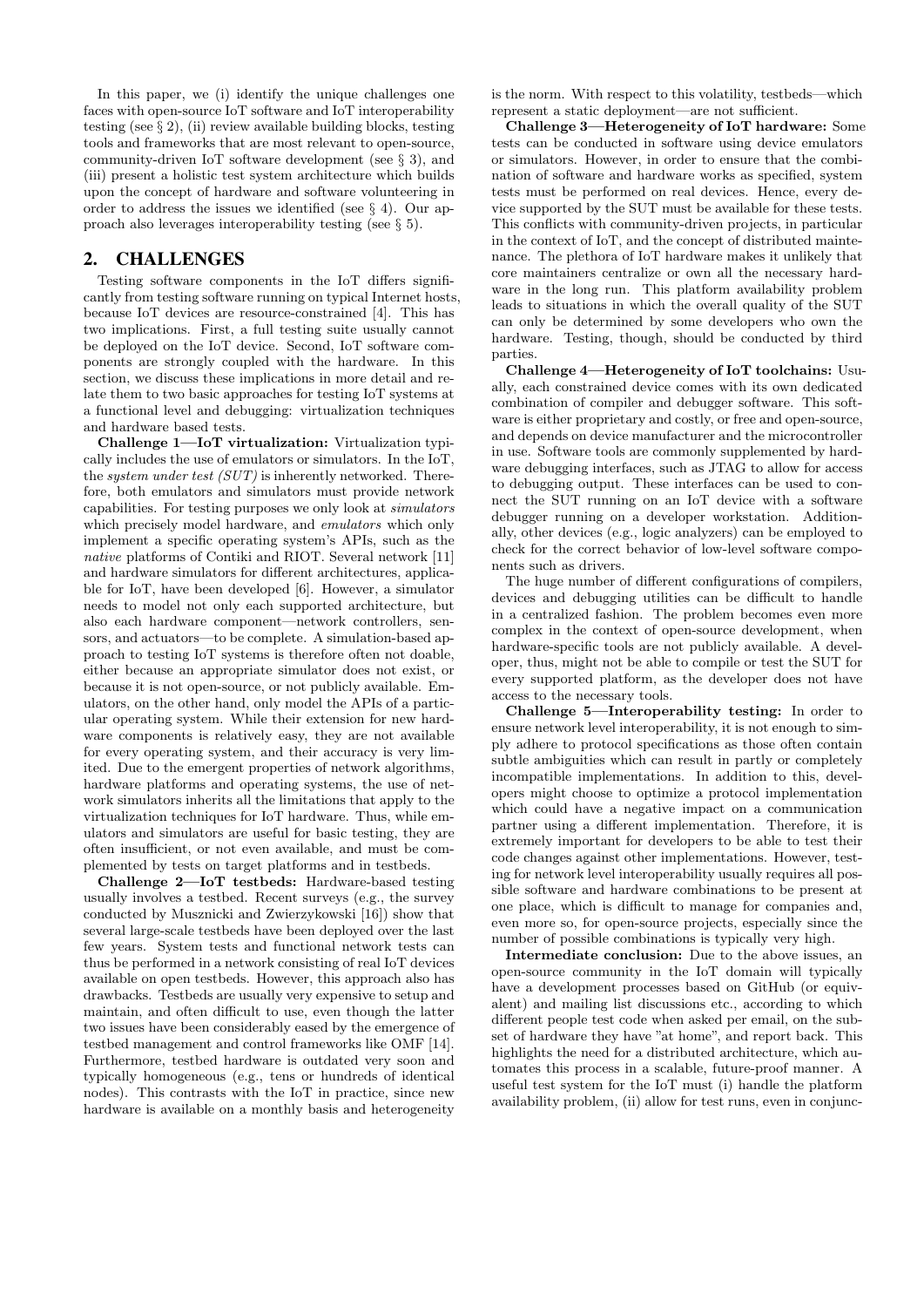tion with proprietary hardware interfaces and tools, and (iii) offer a clear and easy way to conduct network interoperability and functional tests.

## 3. CURRENT STATE OF THE ART

We are not aware of publications that address the issue of (open-source) IoT software testing for constrained devices. Therefore, we discuss existing research in related fields with respect to their applicability in open-source IoT software testing.

Testing of embedded software: Karlesky and Williams [8] presented a test-based approach for embedded software development. Even though this paper does not explicitly mention constrained devices, it deals with testing software being developed for a very similar class of devices. The approach clearly shows that principles of test-driven development (TDD) can also be applied to software development for constrained devices. The concept relies heavily on clean software modularization, unit-testing and continuous integration techniques. In order to simplify the test process, Karlesky and Williams propose the use of a hardware emulator for most tests. Deploying an emulator offers multiple benefits: (i) it decreases the dependency on the hardware for the development, (ii) tests can run directly on an external developer host or a test server in conjunction with readily available test software, and (iii) tests often execute much faster on an emulator than on the target hardware, thus providing quicker feedback to the developer. However, using an emulator is only practical if the SUT supports a small set of different device types, since an emulator is needed for each type. For open-source IoT projects like RIOT, which exhibit a growing number of different device types, this approach might therefore not be feasible.

Testing of wireless sensor networks: Similar to the IoT, wireless sensor networks (WSN) need to deal with the testing of network functionality on constrained devices. A WSN consist of sensor nodes, which are essential constrained devices that collect and report physical data to a data sink. They often use networking technologies which are similar to those used in IoT systems. Most of the following publications focus on the simplification of the test process for WSN. They all do so by providing facilities which allow a tester to manipulate the state of nodes in the network.

Okala and Whitehouse [12] propose a test system in which a central test server can run a script that communicates via remote procedure calls (RPC) with sensor nodes. Based on this interface, the test server can manipulate and read the memory from each node, thus allowing full access to the internal state of the SUT running on the node. However, a drawback of this system is that the RPC system needs to map state variables reliably to memory regions and vice versa. This might be difficult to implement.

Woehrle  $et \overline{al}$ . [18] generalize the client-server concept, such that a single test server can interact with nodes either in a WSN or in a simulated testbed but do not require direct access to memory of the nodes. An important feature of this architecture is that the same test cases can be used across two different test platforms. In addition to this, it also automates the most tedious aspects of testing on testbeds, such as log trace collection and transferring the SUT to multiple nodes.

Eriksson et al. [6] present a different approach to testing WSN by focusing on interoperability testing, using the

wireless sensor network simulator COOJA. This system can execute compiled machine code for a range of 8 and 16-Bit devices and, at the same time, simulate the wireless communication medium. The use of COOJA for functional network tests allows for true white-box testing, since the exact state of each node in the simulated network is known over the complete testing time. However, this approach has the same drawbacks as the one proposed by Karlesky and Williams, in that a hardware simulator needs to be written for each supported device type, which may be infeasible for projects supporting a large number of device types.

Interoperability: Standardization bodies for communication technologies like the European Telecommunications Standards Institute (ETSI) and Bluetooth SIG have well defined guidelines and processes [17, 3] to ensure network interoperability. The process usually involves both conformance testing against a specification and plugtest-events. Plugtest-events are physical meetings of technology implementers, in which each party brings their systems with the intent to test those against systems from other parties. Since such meetings come with a very high organizational overhead, they happen only sporadically. Even though plugtests are mainly frequented by industry entities, they are also visited by open-source IoT communities and research institutes. A good example for this are the plugtests organized by ETSI for the Constrained Application Protocol (CoAP) [9]. However, the sporadic occurrence of these events makes it possible for an interoperability issue to remain potentially undiscovered for a long time. In addition to this, such events require the presence of at least one test engineer or developer in order to be effective. Sending people to such events might be financially difficult for open-source communities without sponsors.

Open problems: Even though all of the presented approaches solve a few of the issues discussed in the previous section, it is worth noting that neither solves all of those challenges completely. The methods which rely mostly on either emulators or simulators are elegant in terms of the offered test workflow. However, they are also difficult to implement for projects which support many different device types. The WSN approaches allow for automation of network tests but suffer from similar problems, since they rely on the availability of testbeds for specific target devices. Therefore, we argue that these solutions are insufficient, on their own, for functional IoT testing. The current approach to interoperability testing can also only be described as lacking, due to their reliance on physical plugtest-events. However, if we carefully combine all mentioned techniques together with an alternative to plugtests and a solution for the test platform availability problem, they can form the foundation of a holistic test system for IoT software development.

# 4. A COMPREHENSIVE IOT TEST SYSTEM ARCHITECTURE

We propose a test system architecture for open-source IoT software development that (i) is not only scalable in the number of supported device types, but also in the number of test methods and build environments, (ii) allows for the volunteering of hardware and software resources to the test process, and (iii) offers a easy to use workflow for functional network related tests. In order to achieve this, our architecture is based on the concept of crowd computing. We extend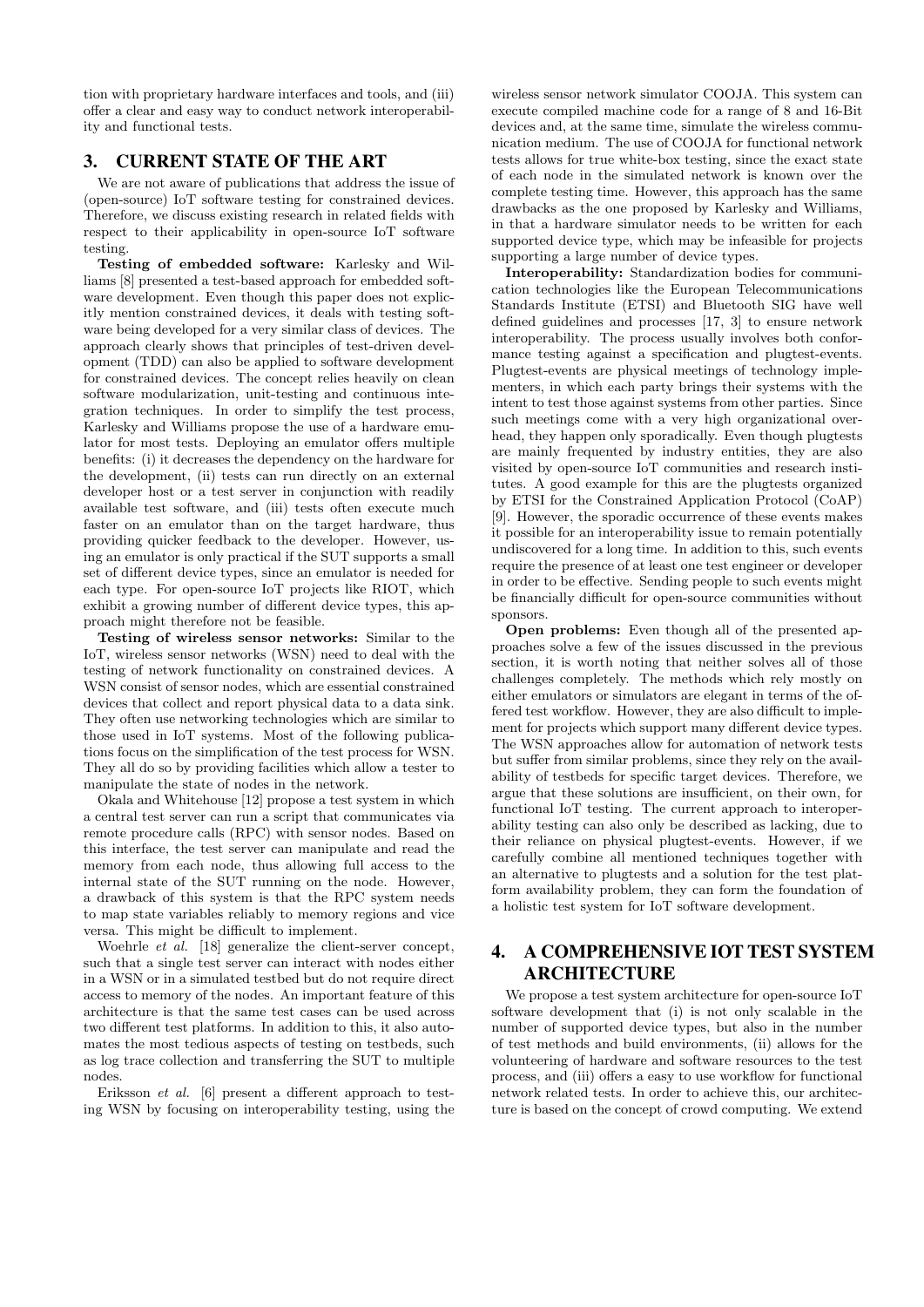methods known from the testing of software for wireless sensor networks as well as embedded systems (see § 3).

We first give an overview of the architecture, then justify the design decisions for each group of components, and finally briefly discuss their implications.

#### 4.1 Overview about the general architecture

Our architecture consists of a central continuous integration (CI) broker and a test cluster. The test cluster consists of clients running on computers connected to the Internet. The clients either provide access to one or more attached test platforms, provide specific build environments, or both. A test platform can be, for example, one or more IoT devices attached to one computer, whole IoT testbeds, or specialized device simulators.

The task of the CI broker is, first of all, to function as a CI system. As such, it should be able to trigger test runs on request (e.g., in the event of detected code changes) and report test results to the developers. Additionally, the CI broker works as a coordinator for a test cluster. It allows (i) test cluster clients to register or unregister test platforms and build environments, (ii) keeps track of capabilities and configuration details of those and, most importantly, (iii) acts as a broker between test cases and test platforms or build environments, based on the required and offered capabilities.

The cluster clients build sources for tests, execute test cases on connected test platforms, or do both, instructed by the CI broker. As soon as they start, they register with and send their capabilities and configuration details to the CI broker. A configuration detail could be the number of IoT devices in an attached test platform, their device type, or simply the available build environments on the client computer. An important feature of our architecture is that these clients can be distributed and be operated by external parties which support the test effort. An example is illustrated in Figure 1. Note that there are two different build environments connected to the clients for platform A, whereby the second build environment is not connected to the same client as test platform A. This is possible because the test cluster provides transparent access to each resource provided by a client.

A test case consists of three components: the SUT, a test configuration, and multiple scripts. The test configuration is described by information about the build environment and the test platform requirements of a test case. These requirements could be a minimal number of devices in a test platform, the presence of at least one device with a specific peripheral attached to it, or a minimum version number for a specific compiler.

The execution and monitoring of the test case is based on multiple scripts. Each script implements a dedicated task: providing test stimuli to the SUT, collecting output traces, extracting information relevant for the test case from collected traces, and checking if a test case passed or failed based on the extracted information. Instead of interacting directly with a platform, scripts interface with the API of a test platform abstraction layer.

The test platform abstraction layer allows for test cases to interact with test platforms using one unified API. Thence, it supports multiple different types of test platforms such as IoT testbeds or device simulators, and exposes their functions through a single API. Typical examples for exposed

functions are sending commands over serial line to one or more devices, flashing devices, collecting output traces from one or more device, or getting a list of devices in the test platform.

## 4.2 CI broker and test cluster

The common approach to continuous integration (CI) is the deployment of a central server, which controls all build or test configurations of interest for a project. The server is usually supported by client programs, so called slaves, which execute tests and builds accordingly to the central configuration. Many open-source CI systems, such as Jenkins or Buildbot, support this concept out of the box.

However, centralized CI systems increases the complexity in open-source IoT projects as development is distributed and no single authority exists. When a new test platform or build environment is added, the server configuration has to be updated by an administrator. This usually involves the following steps: (a) an external developer sends configuration details about the test platform to the CI server administrator, (b) the administrator changes the build or test configuration accordingly, and (c) finally the external developer installs and configures a slave. If the developer then decides to add a different test platform to the test system, the same steps will be repeated.

We decided to use a different approach, which simplifies the process of adding new test platforms and build environments to the system. The proposed CI broker and test cluster concept allows an external developer to support the testing effort by only configuring a test cluster client. Hereby, the configuration effort of the client is limited to adjusting details about the hardware or software resource an external developer contributes to the test system (e.g., the compiler version of a build environment, or the number or types of IoT devices attached). As soon as a client is configured, it can be started and will connect to the test cluster by registering with the CI broker. It is worth noting that this approach differs from common CI systems, and is necessary as open-source IoT projects require many different test platforms and build environments.

The proposed test cluster approach can either be implemented on top of the well-known CI framework Buildbot or as a plugin for Jenkins.

#### 4.3 Test cases and platform abstraction layer

One might argue that splitting up test cases into SUT, scripts, and a configuration might complicate deployment. However, this decision, in conjunction with the test platform abstraction layer, offers multiple benefits. First, it separates the test case from the test platform, thus allowing test cases to be used across different platforms. Second, the use of a platform abstraction layer simplifies network related tests since it eliminates most of the challenges when dealing with many IoT devices at once, generally, and IoT testbeds, in particular. Finally, it allows the CI server to determine suitable test platforms for a test case dynamically.

The test cases themselves can be implemented in any programming language. However, as a foundation for the platform abstraction layer, we argue for a comprehensive description language such as the Network Experiment Programming Interface (NEPI) [13]. NEPI already offers the required functionality, is under active development, and support for IoT testbeds is planned.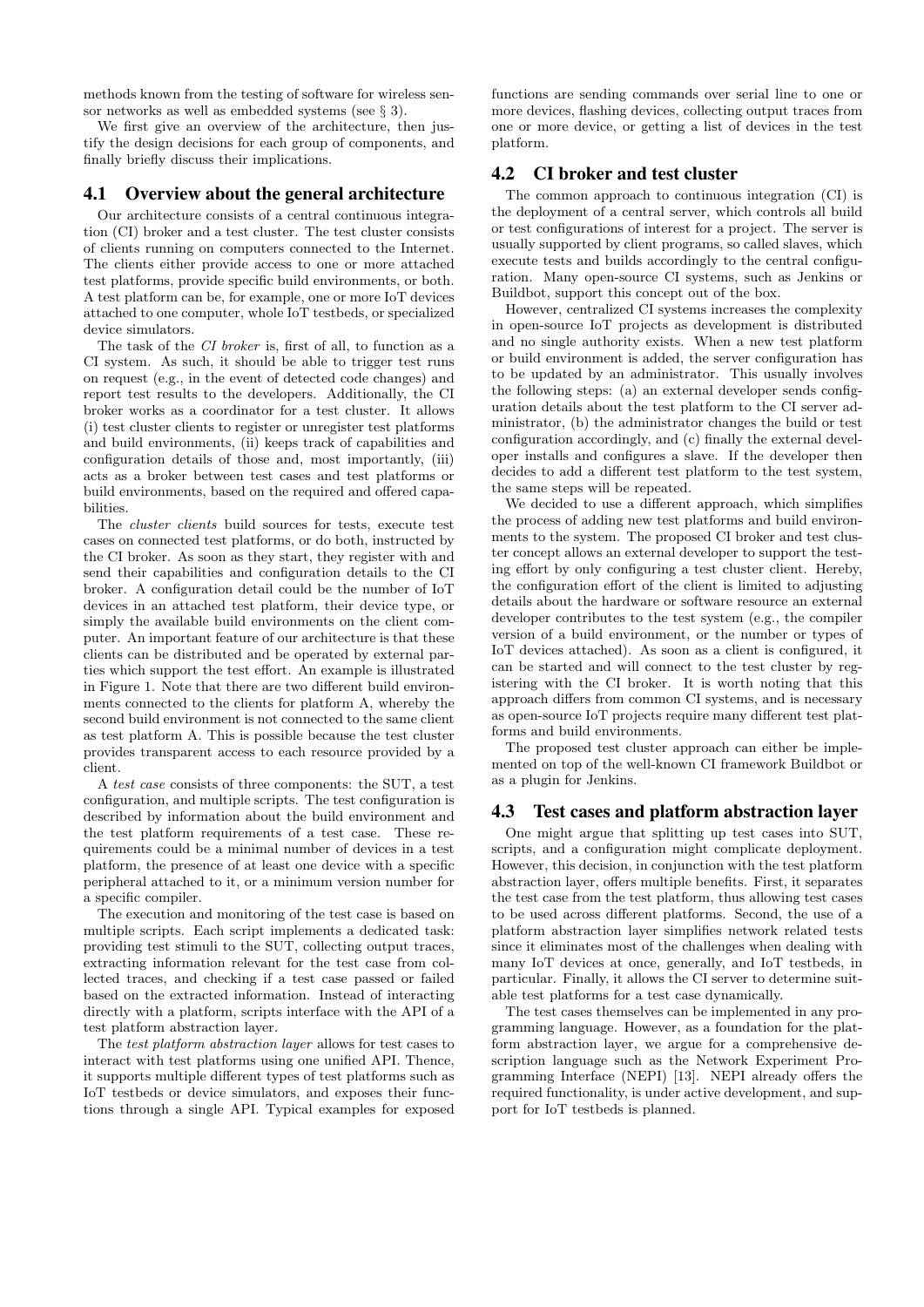

Figure 1: General architecture exemplified for two contributing organizations.

#### 5. INTEROPERABILITY TESTING

Our approach on interoperability testing builds upon the flexibility and the distributed nature of our test system architecture, in order to allow for both automated standard conformance and interoperability tests. Since the former can be easily implemented as a suite of test cases on top of our architecture, we will concentrate, in this section, on network interoperability testing. Hereby, we extend the previously described architecture in order to create a permanent distributed plugtest which provides quick interoperability test feedback to developers and involved third parties.

The basic idea of our approach to network interoperability testing is simple. A third party can integrate their IoT system similarly to regular IoT devices, as described previously. For such systems, which run potentially proprietary software, this means that a minimal amount of code must be written so that it can be controlled by the platform abstraction layer. At the very minimum, the code must implement functions to set the system into a state suitable for interoperability tests (e.g., resetting the device and/or configuring network interfaces etc.). Test cases which instrument both the integrated third party system and an already integrated communication partner, can then be written on top of the platform abstraction layer, in order to test for interoperability issues. Note that the term IoT system encompasses, in this context, both software and hardware third party solutions.

A major drawback of this approach is that it requires both communication partners to be present in the same location. This problem can be alleviated by introducing transparent network bridges to the distributed test system architecture. These bridges forward communication traffic to and from test platforms or third party systems located in entirely different sites. While there are different options to implement the bridge between sites (e.g., distributed messaging services or VPNs), the end-points of the bridge need to be adjusted to fit the communication systems used in the involved SUTs. This means that, in order to create a bridge between systems using IEEE 802.15.4 wireless transceivers, the end-points of this bridge must also use IEEE 802.15.4 transceivers. This is not a disadvantage since, for most wireless communication technologies employed in IoT systems (e.g., IEEE 802.15.4, IEEE 802.11b/g/n and Bluetooth), cheap off-the-shelf solutions are available. For added flexibility, some wireless end-points could consist in software-defined radio (SDR) devices. Currently, such devices cost more than off-the-shelf hardware we mentioned above, but (i) they can be reconfigured to function like (nearly) any needed transceiver type, and (ii) their price can be expected to drop. While relevant open-source SDR implementations (e.g., GNU Radio-based IEEE802.15.4 implementation [2] by Bloessl et.al) so far lack crucial features, it can be expected that they will be enriched in the near-future.

Interoperability tests can be either conducted with a transparent bridge or without. While the bridge-less method allows for a variety of different types of interoperability tests to be conducted, the method using a bridge comes with some limitations. The main limitation is that the bridge introduces an artificial delay between two communicating SUTs. Additionally, the bridge also has the potential to mask issues which could be observable in a bridge-less scenario. This is especially true in wireless networks in which some parameters of the communication medium (e.g., noise, interference, multipath loss, etc.) substantially differ from a bridge-less test scenario.

#### 6. CONCLUSIONS

The combination of constrained computing platforms and the requirement for complex network functionality makes IoT software development challenging. Unfortunately, the topic of testing such software has been mostly ignored. In this paper, we analyzed the challenges in testing IoT software and presented a comprehensive test system architecture designed to tackle these issues. The proposed architecture introduces test clusters, allowing virtually anyone to contribute test platforms to this system. These distributed test platforms allow shared access to single IoT devices or fully fledged IoT testbeds. Additionally, the system enables test cases across different test platforms, due to the use of a platform abstraction layer. The same abstraction layer also simplifies network-based functional and interoperability tests. Furthermore, we showed that our architecture can be used for network interoperability testing by forwarding communication traffic from one system under test to another, regardless of their physical location, thus creating a permanent distributed plugtest.

In future work, we will extend our current implementation of the described architecture and evaluate this approach in the wild, based on our open-source IoT operating system RIOT. Furthermore, we will concentrate on the issue of trust for the test cluster and the detection of faulty test